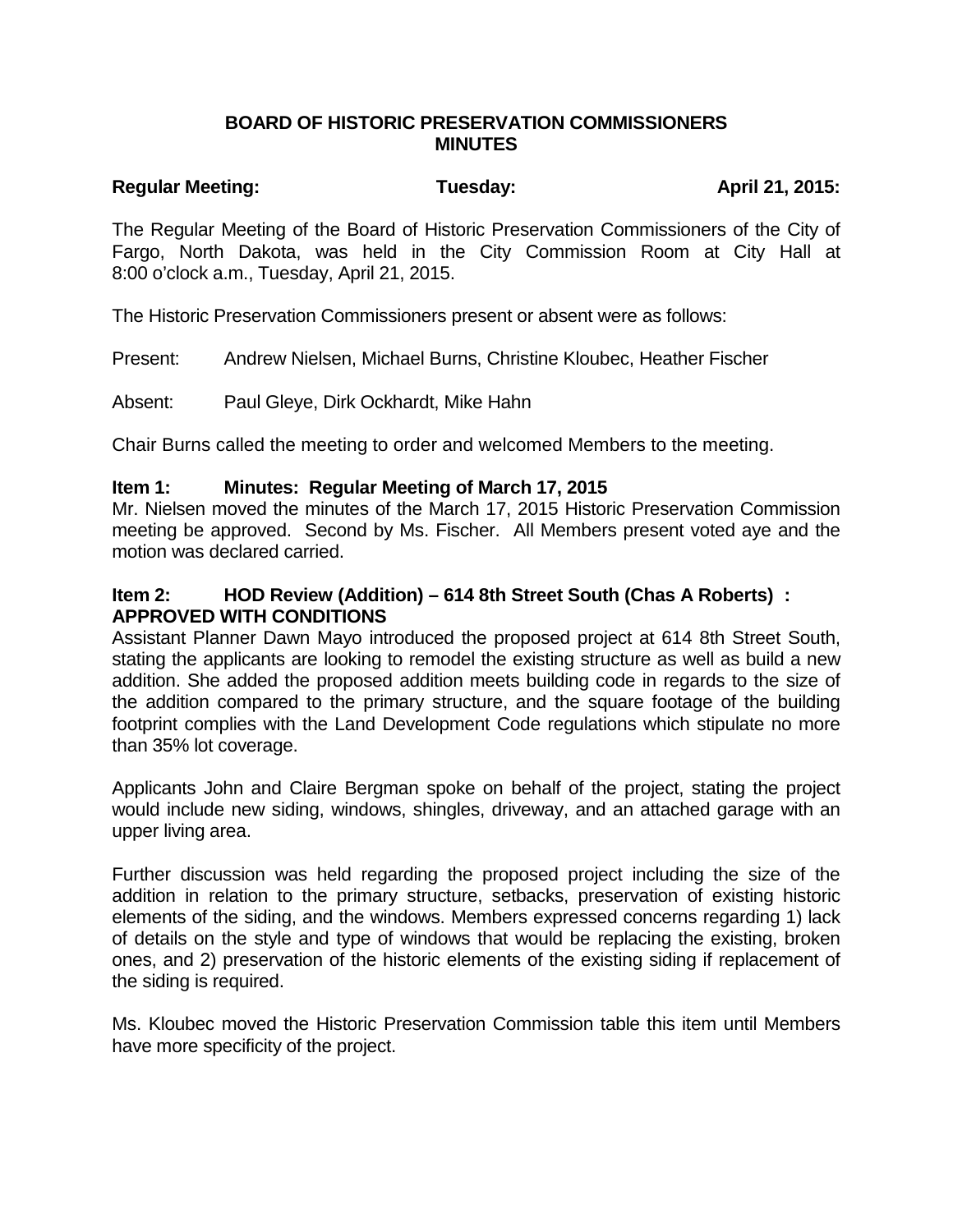Ms. Fischer commented she is happy the home is not going to be demolished or turned into a rental property. She added she would second the motion on obtaining more specifics on the project.

All Members present voted aye except Members Nielsen and Burns. The motion failed for lack of a majority.

Mr. Nielsen moved to proceed with the project, adding the stipulation of the siding width and receiving additional details regarding the windows. Second by Ms. Fischer. All Members present voted aye except Member Kloubec. The motion was declared carried.

## **Item 3: HOD Review (Garage) – 373 7th Avenue South (Island Park): APPROVED**

Ms. Mayo gave a summary of the proposed project at 373 7th Avenue South, stating the homeowner is proposing to have his contractor build a detached garage in the rear of his lot.

Applicant Matt Rubis spoke on behalf of the project, stating he wants to ensure the materials and aesthetics of the proposed garage match the house as much as possible.

Mr. Nielsen moved to approve the project as presented. Second by Ms. Fischer. All Members present voted aye and the motion was declared carried.

## **Item 4: Other Business**

## **1) HOD Review (Garage and Porch) – 356 7th Avenue South (Island Park): APPROVED**

Ms. Mayo presented the proposed project at 356 7th Avenue South, stating the project includes installation of a new driveway, construction of a new garage, and renovation of the existing porch.

Michael Vadnais, applicant and current owner of the property, spoke on behalf of the project stating he would like to repair the existing wrap-around porch, ensuring the current architectural detail is not eliminated. He added he is not looking at building the garage immediately, but just completing the concrete work and putting in the gravel driveway.

Further discussion ensued regarding the project, including the proposed work to be done in May.

Mr. Nielsen moved to approve the project as presented. Second by Ms. Fischer. All Members present voted aye and the motion was declared carried.

2) Ms. Mayo gave an update on the Land Development Code (LDC) Task Force, stating this newly-created Task Force will work on updating the LDC. She added the Task Force will consist of members from several different Boards, including Christine Kloubec and Michael Burns from the Historic Preservation Commission. She said additional information will be coming on the scope of work for this Task Force.